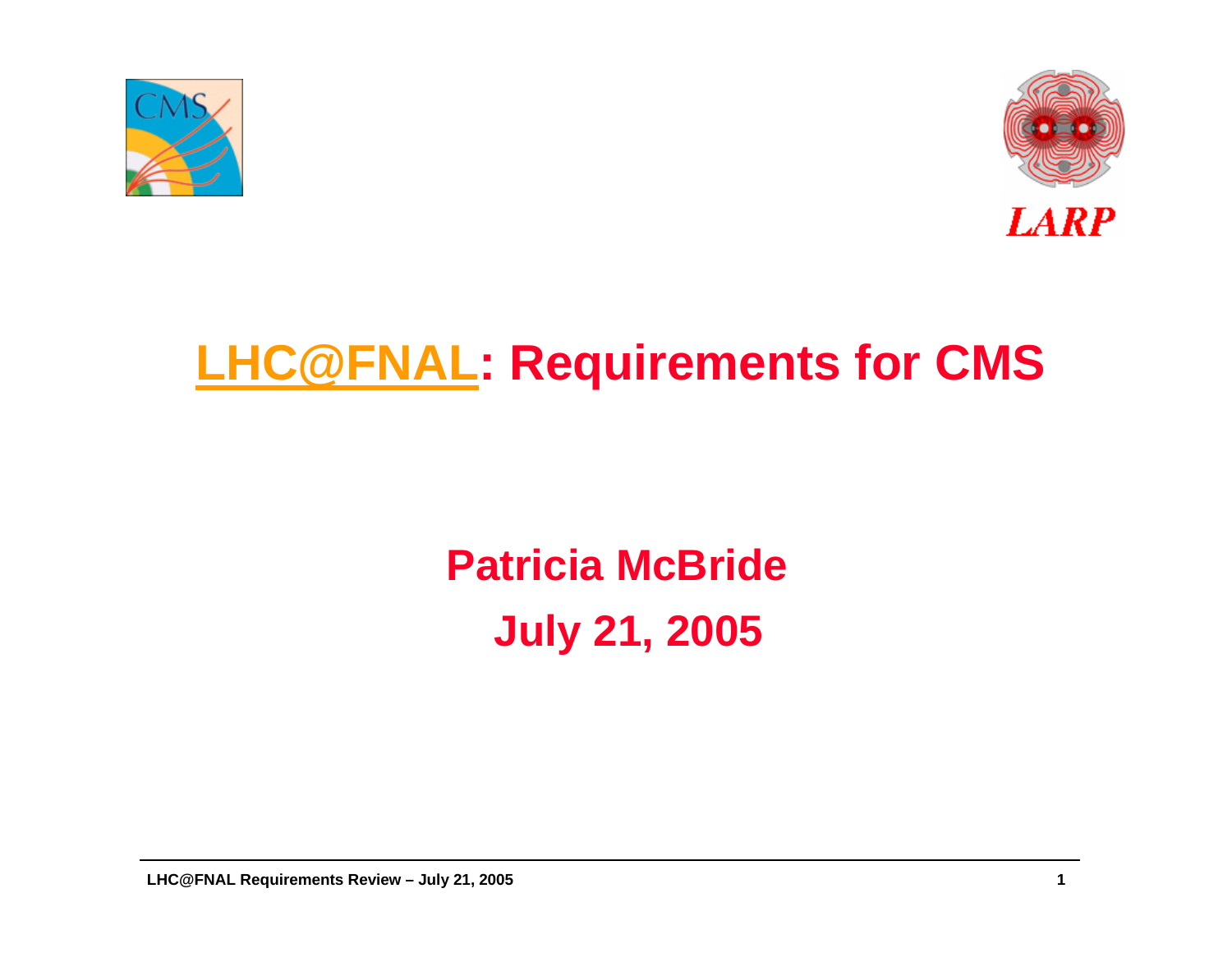



### **Commissioning**



- **Provide access for experts in North America**
- **Participate in a diverse set of activities that may not all be at the same location at CERN. (For example, the Cosmic Challenge and test beam)**

### **Operations**

- **Participate in shifts and studies (particularly useful during the nighttime hours at CERN)**
- **Provide access for detector experts**
- **Monitor data quality**

#### **Computing (requirements similar to operations)**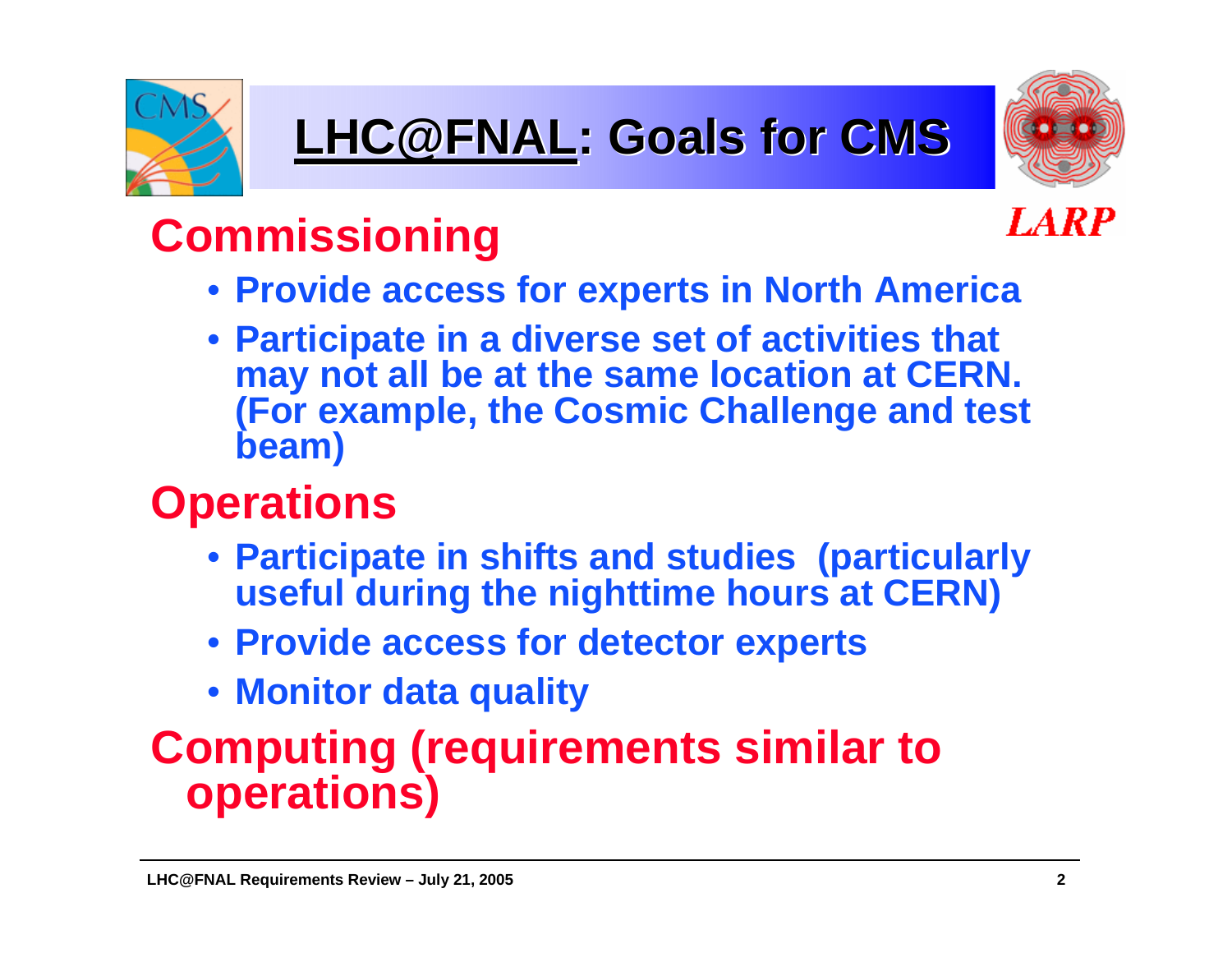

# **CMS: Assumptions CMS: Assumptions CMS: Assumptions**

- • **The CMS Collaboration will have a shift schedule, a run plan, and a protocol that defines the roles and responsibilities of shift personnel. We assume that a shift leader is responsible for CMS shift activities.**
- $\bullet$  **LHC@FNAL will h ave shift operators who will be able to assist US-CMS collaborators with CMS activities during commissioni ng a nd operations.**
- $\bullet$ • LHC@FNAL will participate in CMS shifts. Neither the duration nor the frequency of **the LHC@FNAL shifts has been determined.**
- • **The CMS Collaboration will have a protocol for access to the CMS control system (PVSS), and a p olicy for h ow access to the control system will var y depen ding on the phy sical location of an individual user.**
- $\bullet$  **The CMS Collaboration will have a p olicy that d efines how DAQ resources are allocated. This includes allocation of DAQ r esources to various detector groups for calibration and testing.**
- $\bullet$ • The CMS Collaboration will have a protocol that defines how always-on video **conferencing will be u sed in CMS control rooms and [LHC@FNAL](mailto:LHC@FNAL).**
- $\bullet$  **The CMS Collaboration will provide web access to electronic logbook and monitoring information to collaborators worldwide.**
- •• The CMS Collaboration will maintain a *call tree* that lists on-call experts worldwide for **each CMS subsy stem during commissio ning and o perations.**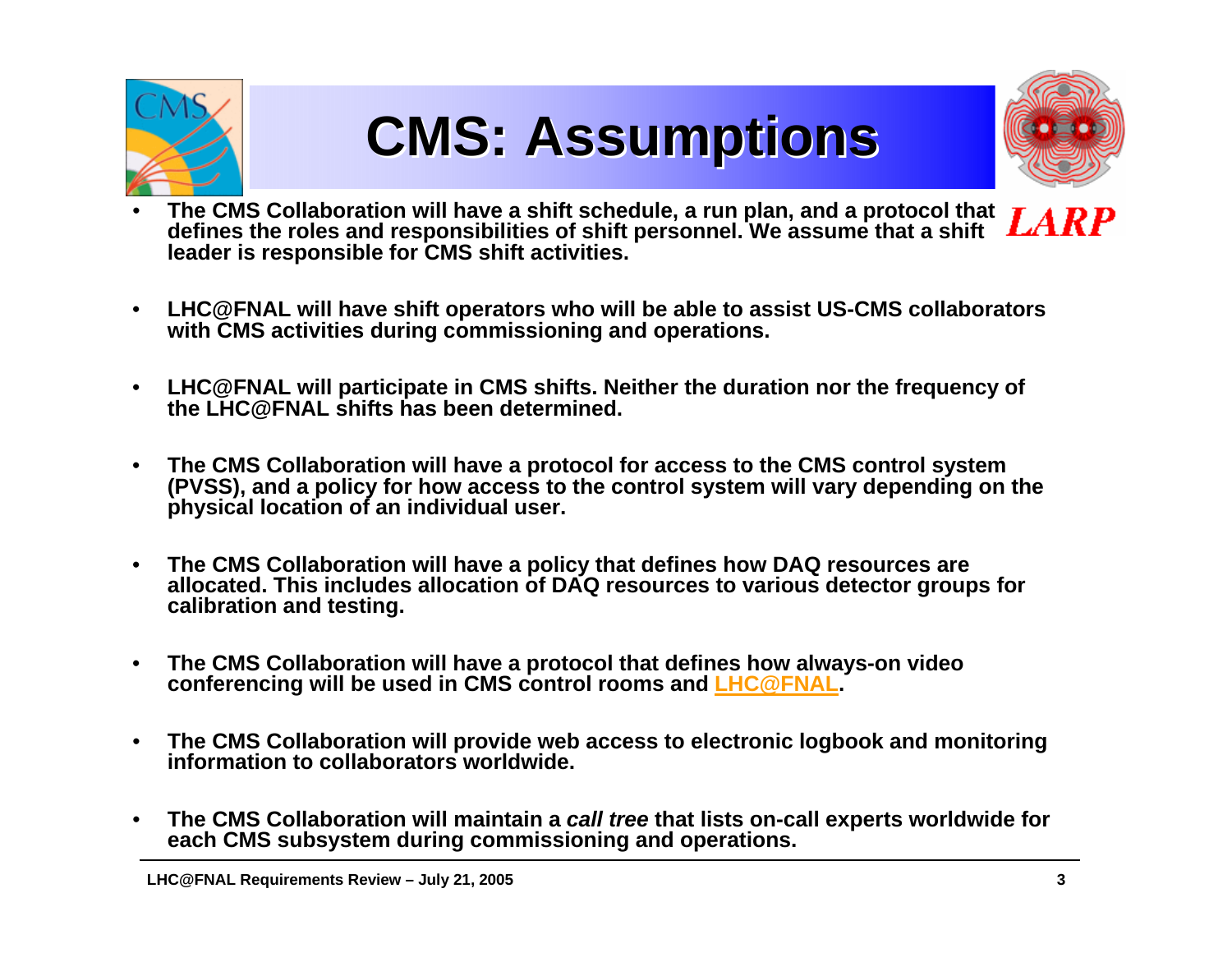

## **CMS General Requirements**

Essential

Proposed–



**LARP** 

**We will follow the polici es established b y th e collaboration.**

**We plan to provide facilities for shift operator s and exp erts during a variety of commissioning and operations a ctiviti esfor CMS. These activities couldinclude d e bugging, test beam, andcalibration for thevarious subcomponents. There may be additional facilities needed for computing (production, net w ork and grid monitoring).**

PMData, results, conclusions, and problem reports for CMS shall be kept confidential by all LHC@FNAL users according to CMS collaboration guidelines.

| 1-2. CMS Space                                                                                                                                                                     | <b>Essential</b> | Proposed-<br><b>PM</b> |
|------------------------------------------------------------------------------------------------------------------------------------------------------------------------------------|------------------|------------------------|
| LHC@FNAL shall have the space that is needed to accommodate<br>diverse US-CMS activities during commissioning and operations. These<br>activities include, but are not limited to: |                  |                        |
| •Commissioning and operations activities for various detector groups<br>•Data quality monitoring<br>•US-CMS computing operations (optional)                                        |                  |                        |

**1-1. CMS Confidentiality**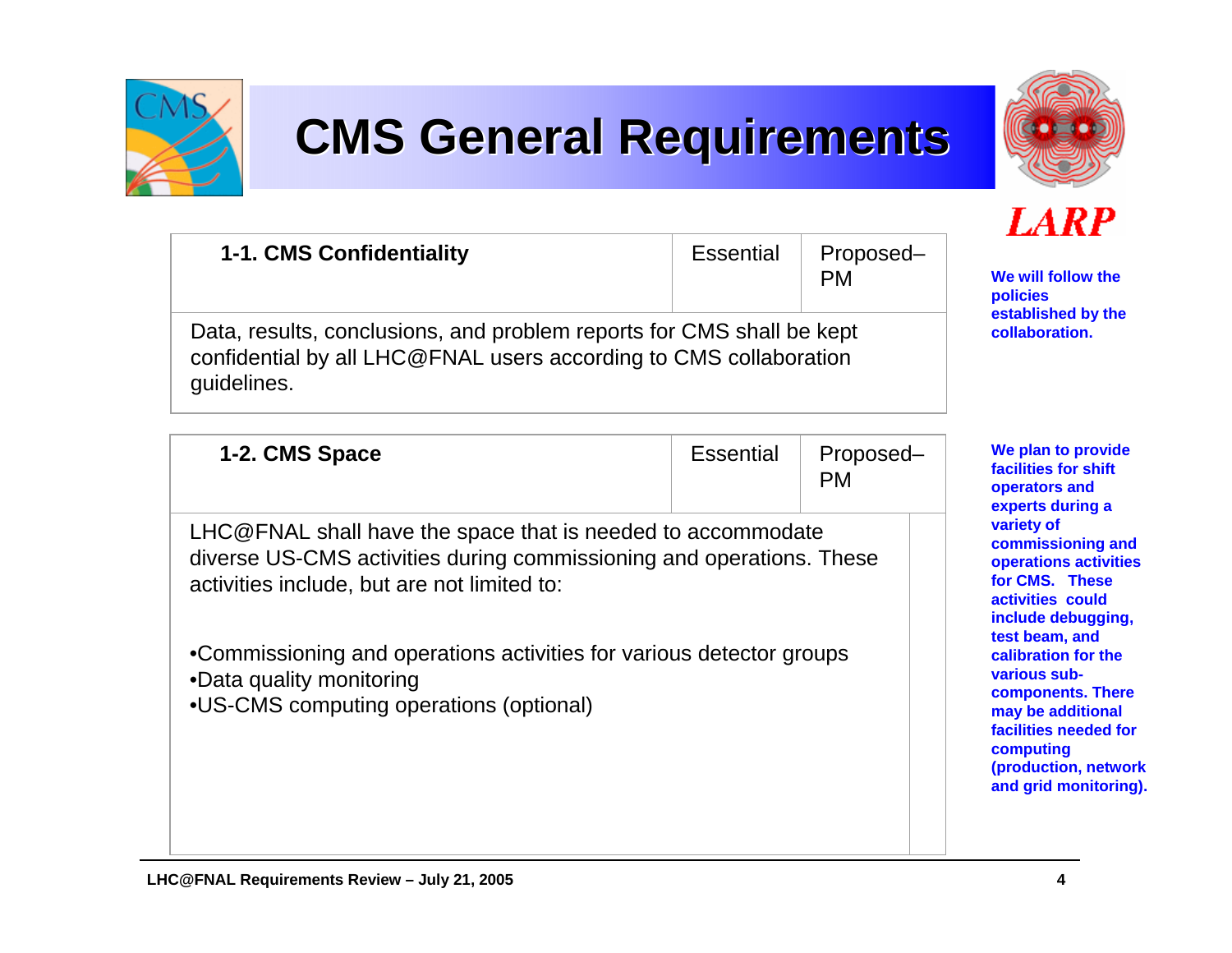

## **Communications and Access**



#### **LARP**

| 1 – 1-3. CMS Commissioning Meetings                                                                                                              | Essential                                                                                   | Proposed–EG | <b>LHC@FNAL will</b><br>provide facilities<br>and tools to allow |
|--------------------------------------------------------------------------------------------------------------------------------------------------|---------------------------------------------------------------------------------------------|-------------|------------------------------------------------------------------|
| CMS commissioning meetings shall have video conferencing capabilities that allow access to<br>meetings by CMS collaborators located at LHC@FNAL. | participation in<br>"global" CMS<br>meetings related<br>to commissioning<br>and operations. |             |                                                                  |
| 1-1-4. CMS Tools to Improve Remote Participation                                                                                                 | <b>Essential</b>                                                                            | Proposed–PM | Some tools are<br>easily available;                              |
| The LHC@FNAL Committee shall continue to explore tools that will improve remote participation in<br>CMS commissioning activities at CERN.        | others may<br>require some<br>development.                                                  |             |                                                                  |

| 1 – 1-5. CMS Communications [280]                                                                                                                                                                                                   | <b>Essential</b> | Proposed-PM | We have<br>developed                                                                                    |
|-------------------------------------------------------------------------------------------------------------------------------------------------------------------------------------------------------------------------------------|------------------|-------------|---------------------------------------------------------------------------------------------------------|
| Several types of reliable communications shall exist between LHC@FNAL, CMS control<br>rooms, and CMS collaborators worldwide. The types of communications shall include, but not<br>be limited to:                                  |                  |             | detailed<br>scenarios that<br>make use of<br>these                                                      |
| •Telephone (wired and wireless)<br>.On-demand video conferencing<br>•On-demand screen sharing<br>•Simple, prompt electronic messaging with audio alerts (for example, "instant messaging")<br>$\cdot$ E-mail<br>•Electronic logbook |                  |             | technologies.<br><b>Most have</b><br>already been<br>used in HCAL<br>test beam<br>remote<br>operations. |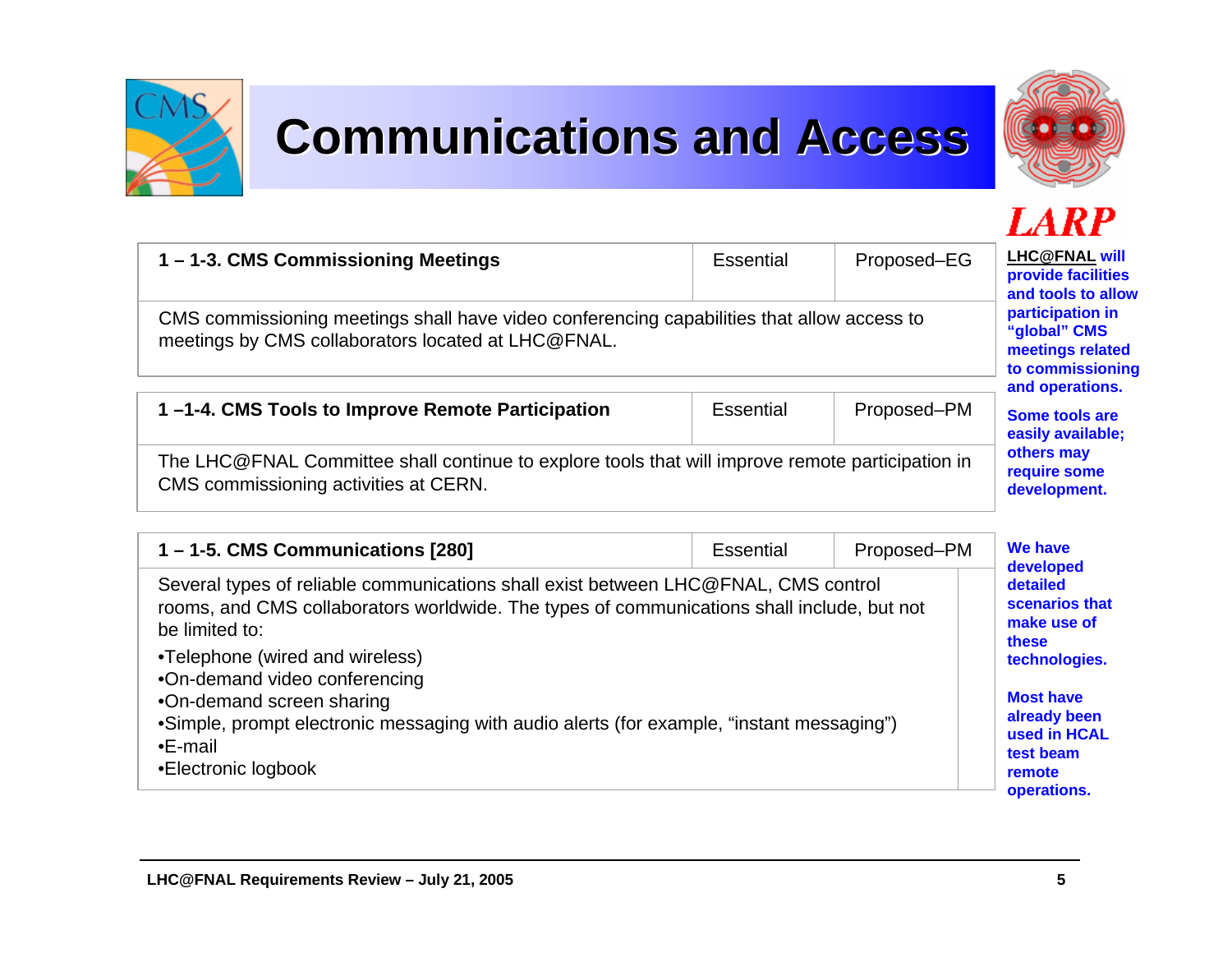### **Communications and Access**



#### **LARP**

**This center will mostlikely be part of a global system (CERN, FNAL and other CMS collaborating institute s.)**

| 1-6. CMS Communications Channels for<br><b>Commissioning</b>                                                                                                                | Essential | Proposed-<br>FG |
|-----------------------------------------------------------------------------------------------------------------------------------------------------------------------------|-----------|-----------------|
| LHC@FNAL shall have the capability to simultaneously communicate with multiple CMS<br>control rooms (located at CERN or in remote locations) and CMS collaborators involved |           |                 |

in commissioning activities.

| 1-7. CMS Video/Audio Communications                                                                                                                                                                                                                           | Essential | Proposed-<br>EG |
|---------------------------------------------------------------------------------------------------------------------------------------------------------------------------------------------------------------------------------------------------------------|-----------|-----------------|
| CMS shift personnel shall have access to always-on video conferencing capabilities<br>between control rooms, and multi-channel audio conferencing that can accommodate<br>shift personnel in control rooms as well as detector experts with telephone access. |           |                 |

| 1-8. CMS Video/Audio Access | Essential | Proposed- | neeu u<br>policy. |
|-----------------------------|-----------|-----------|-------------------|
|                             |           |           |                   |

Always-on video/audio conferencing shall be secured (for example, by password protection) such that video/audio conferences are only accessible to CMS collaborators or LHC@FNAL users.

|  | 1-9. CMS Video/Audio Monitoring |  | Proposed- |
|--|---------------------------------|--|-----------|
|--|---------------------------------|--|-----------|

LHC@FNAL shall have access to monitoring that can be provided by video/audio hardware. Video images shall be accompanied by l ocation, d ate a nd time i nfor mation.

**Video access during criti cal operations m ay need to be "al ways-on." These audio/videocommunications should be private to CMS collaborators. CMS willneed to d e v elop a**

**It will be useful to monitor some CMS equipm e nt by video/audio.**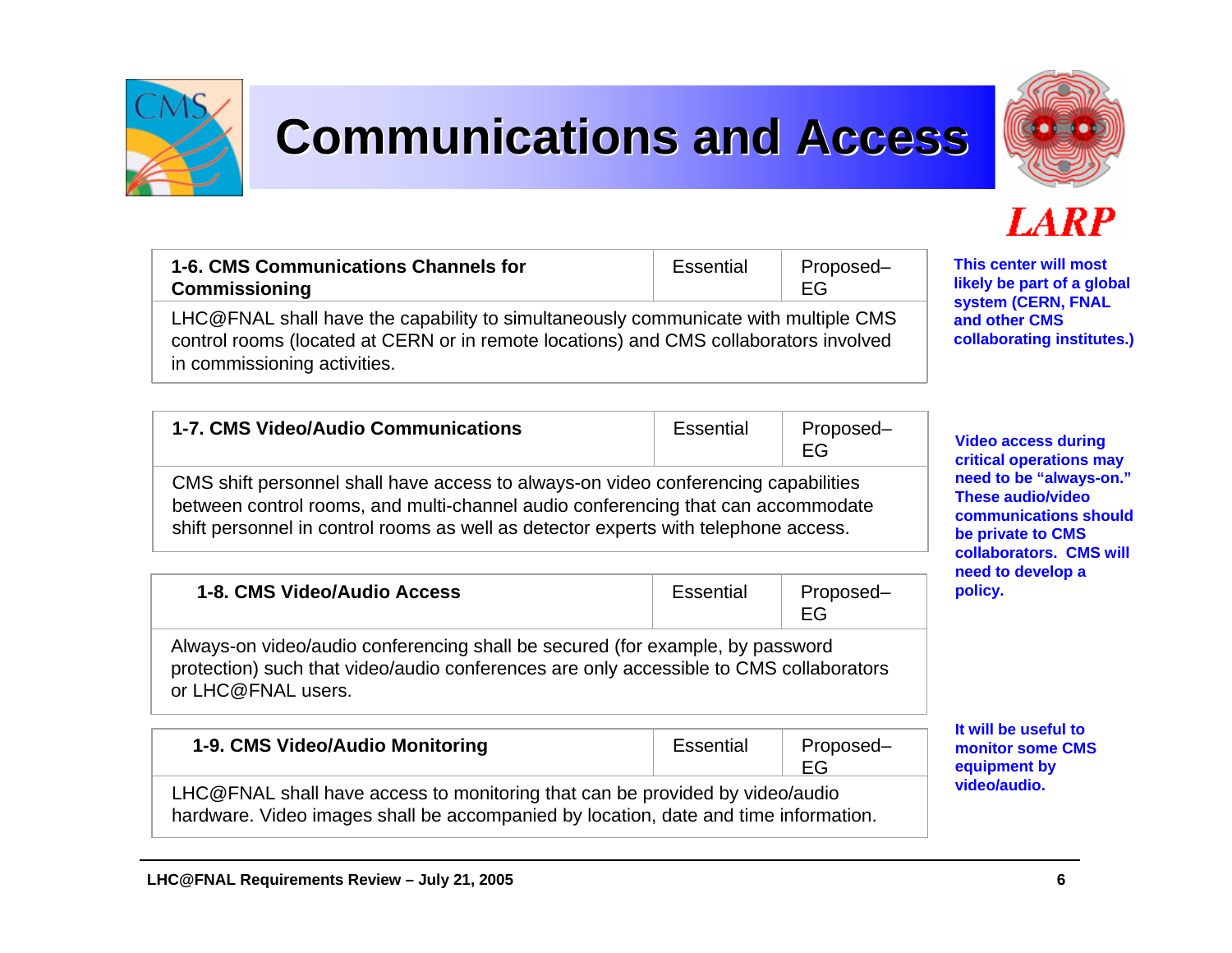

# **CMS Controls (PVSS) CMS Controls (PVSS) CMS Controls (PVSS)**





**Remote access to the CMS control system is a critical issue f or operations and commissioning:** 

**Will remote experts have access to the control system? How is the system protected?** 

**We examined several scenarios developed by local tracker experts and hcal expert s. It is not yet clear w hat is t he appropriate level of access. The spirit of t he requirement is that access is restricted, but should be available when it is needed.A policy will be needed for different activities/detectors.**

| 1-10. CMS Control System Access [280] [286]                                                                                                                                                                                                        | <b>Essential</b> | Proposed-<br><b>PM</b> |
|----------------------------------------------------------------------------------------------------------------------------------------------------------------------------------------------------------------------------------------------------|------------------|------------------------|
| LHC@FNAL shall have access to the CMS control system (PVSS). The degree to which<br>CMS shift operators who are at LHC@FNAL have access to the CMS control system<br>shall be established by CMS management and the CMS commissioning coordinator. |                  |                        |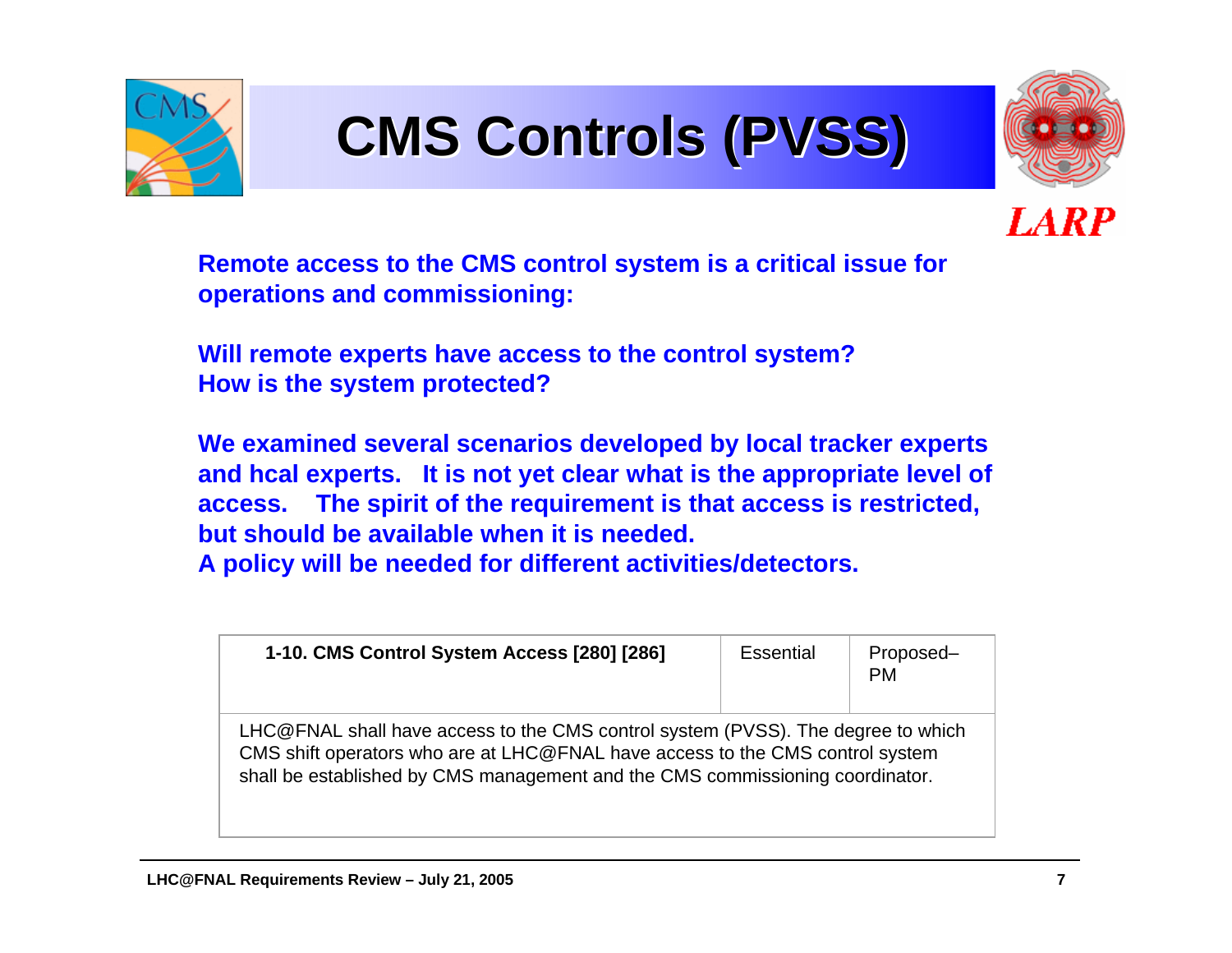

# **CMS Operations CMS Operations CMS Operations**



#### **Requirements for C MS o perations i nclu d e the previo us of req uirements, plus the following:**

| 1-11. CMS Communications Channels for<br><b>Operations [130]</b> | Essential | Proposed–EG |
|------------------------------------------------------------------|-----------|-------------|
|                                                                  |           |             |

LHC@FNAL shall have the capability to simultaneously communicate with as many CMS control rooms (located at CERN or in remote locations) as are actively involved in shift operations at any given time.

| 1-12. CMS Monitoring Data Access [280] | Essential | Proposed-PM |  |
|----------------------------------------|-----------|-------------|--|
|----------------------------------------|-----------|-------------|--|

LHC @FNAL shall h ave access to the same netw ork-accessible monitoring data that is available in the main CMS Control Room. This shall include, but not be limited to:

- •Data q uality monitori ng (DQM) i nformation
- •Databases for CMS subsystems
- •Monitoring information provided by the CMS control system
- •LHC b e am con ditions and d ata l ogged by the LHC control syste m

| Proposed–PM<br>1-13. CMS Calibration and Alignment Data<br>Essential            |  |  |  |
|---------------------------------------------------------------------------------|--|--|--|
| LHC@FNAL shall have access to data used for detector calibration and alignment. |  |  |  |

#### LARP

**Shift o perators at the [LHC@FNAL](mailto:LHC@FNAL) facility will want access to monitoring data in a manner similar to shifters at the main CMS control room at CERN.** 

**Some monitoring information should be viewablewhenever shifters are present.**

**This does not meanthat ALL data available in the CMS control rooms needs to be transferred to FNAL, but it should be available when needed b y an expert or a shift operator.**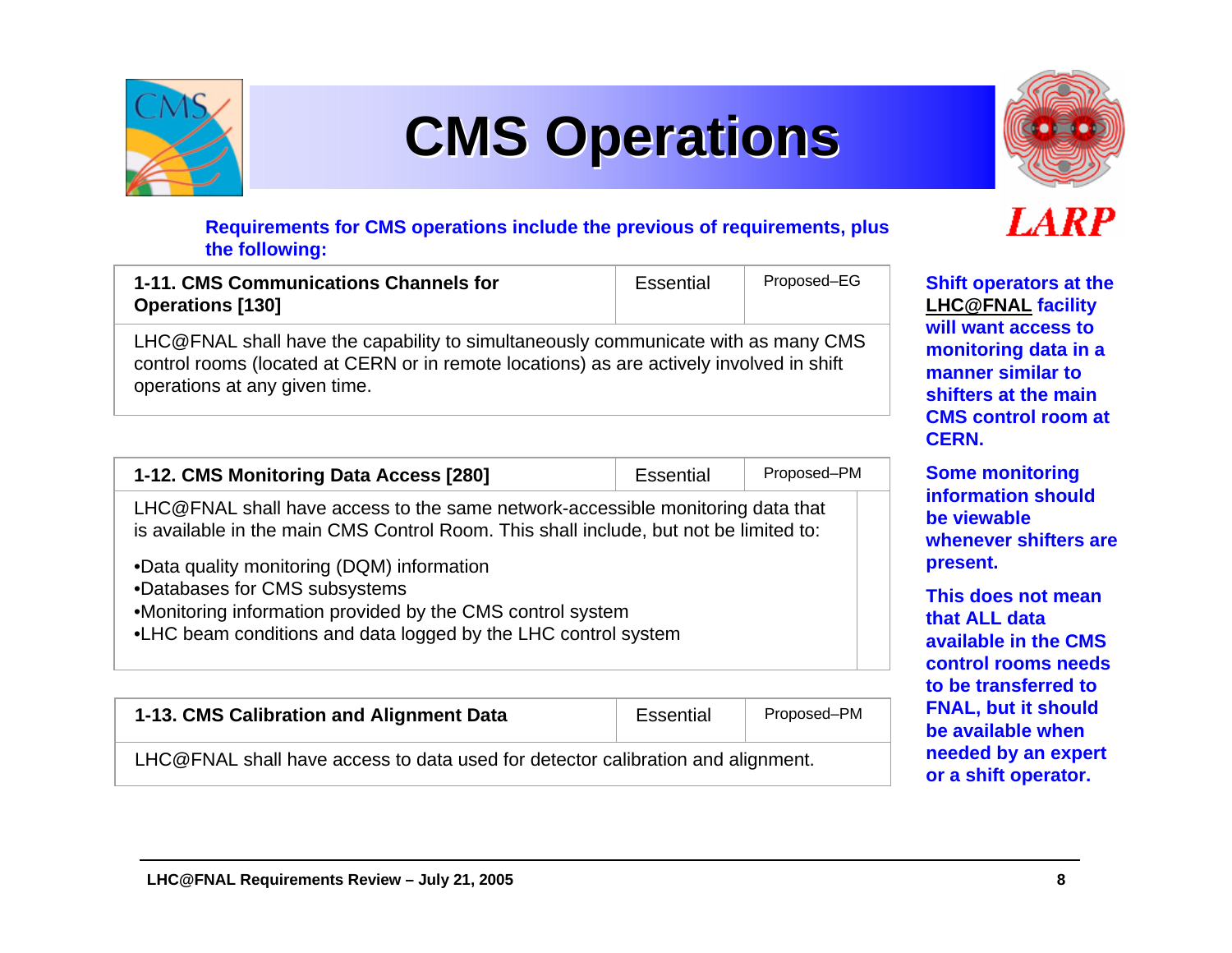

## **Operations planning Operations planning Operations planning**



LARP

**Experts will want to initiate special runs and calibration runs f or testing detector components. [LHC@FNAL](mailto:LHC@FNAL) and CMS will need to coordinate oper ations so these requests c an honored with appropriate priorit y. We assume this coordination will be primarily be done by the CMS shift leader.**

**The details will need to be worked out in some other forum.**

| 1-14. CMS Run Plan Requests [286]                                                                                                                                    | Essential | Proposed-PM |  |
|----------------------------------------------------------------------------------------------------------------------------------------------------------------------|-----------|-------------|--|
| LHC@FNAL shall be able to submit requests to include special runs (such as calibration<br>runs) in the CMS run plan and be notified of the status of these requests. |           |             |  |

| 1-15. CMS DAQ Resources                                                                                      | Essential | Proposed–PM |
|--------------------------------------------------------------------------------------------------------------|-----------|-------------|
| LHC@FNAL shall be able to submit requests to use DAQ resources for CMS subsystem<br>calibration and testing. |           |             |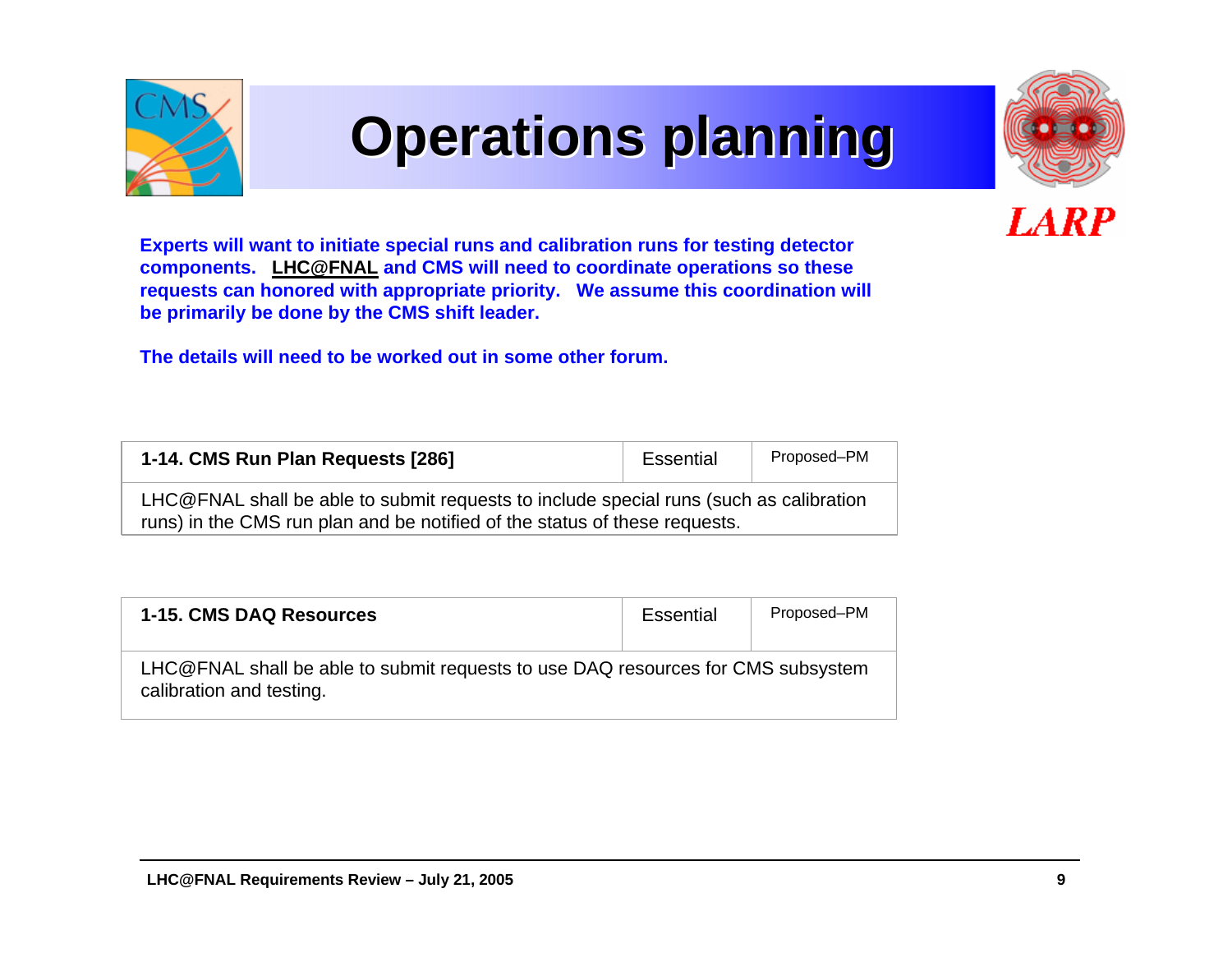

### **Software requirements for CMS operations CMS operations CMS operations**



**LARP** 

**For smooth operations, it will be importa nt to have key eleme nts of t he CMS online, controls and monitoring soft w are operational and up-to-date at [LHC@FNAL](mailto:LHC@FNAL). Some software dev elopment may be required for remote access, but this has not y et been specified.**

| 1-16, CMS Control Room Software                                                                                 | Essential | Proposed–EG |
|-----------------------------------------------------------------------------------------------------------------|-----------|-------------|
| LHC@FNAL shall have the same CMS experiment software installed as the software<br>used in the CMS Control Room. |           |             |

| 1-17. CMS Software Maintenance                                                                       | Essential | Proposed–EG |
|------------------------------------------------------------------------------------------------------|-----------|-------------|
| All CMS experiment software that is used for LHC@FNAL shall be maintained at the<br>correct version. |           |             |

| <b>1-18. CMS Development Environment</b>                                                                       | Essential | Proposed–EG |
|----------------------------------------------------------------------------------------------------------------|-----------|-------------|
| LHC@FNAL shall have the software development environment that is needed to develop<br>CMS experiment software. |           |             |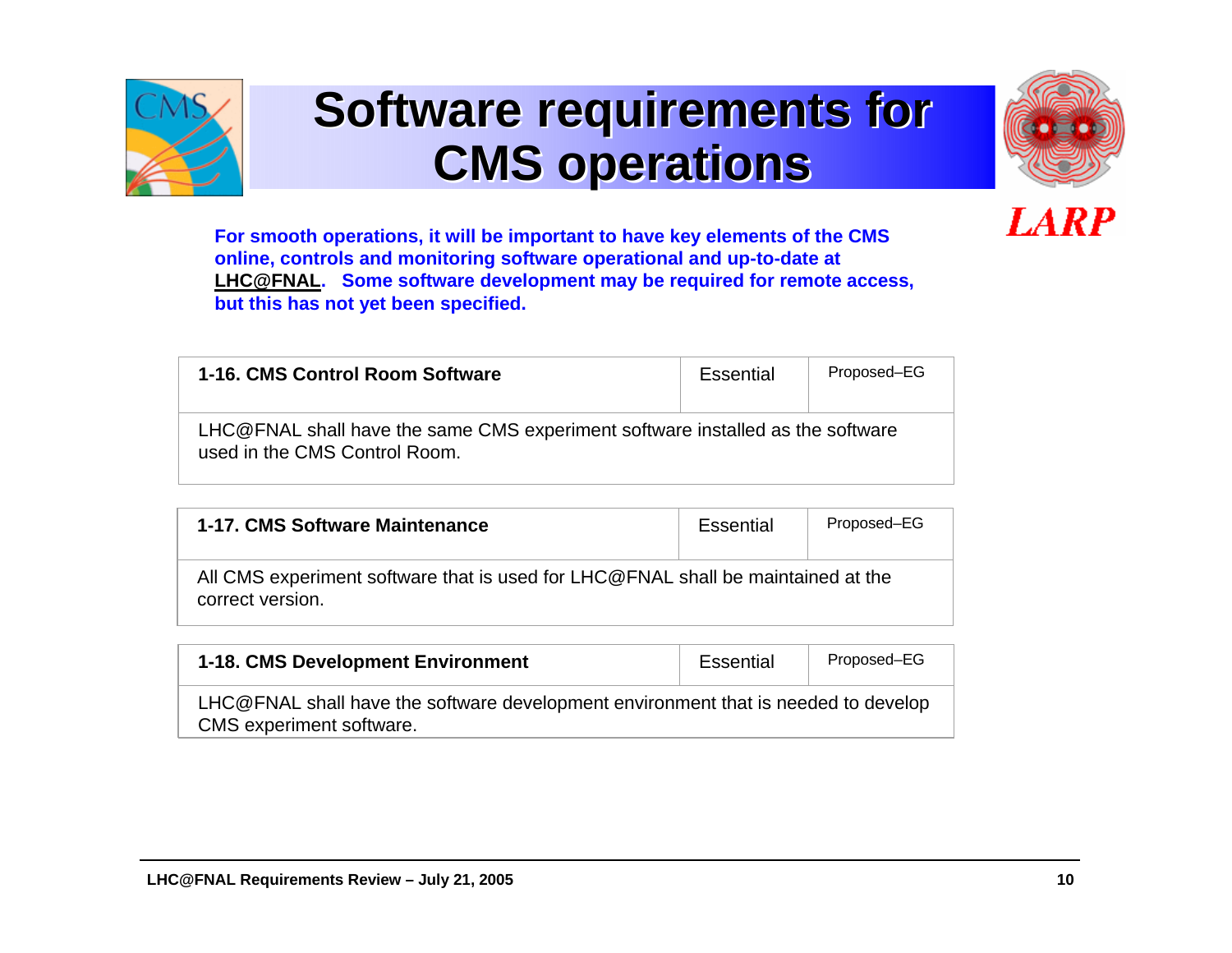

## **LHC@FNAL: Common LHC@FNAL: Common LHC@FNAL: Common Constraints Constraints Constraints**



#### **LARP**

#### **Co m munications for [LHC@FNAL](mailto:LHC@FNAL): common requirement (CMS, LHC)**

| 4-1. Communications                                                                                                                        | Essential | Incomplete-<br><b>PM</b> |
|--------------------------------------------------------------------------------------------------------------------------------------------|-----------|--------------------------|
| Reliable communications shall be available to LHC@FNAL users. Additional work is<br>needed to determine specifications for communications. |           |                          |

#### **Computing and Networking for [LHC@FNAL](mailto:LHC@FNAL): Detailed requirements are not yet known - noted as an Incom plete Requirement.**

| 4-2. Computing                                                                                                                    | Essential | Incomplete-<br><b>PM</b> |
|-----------------------------------------------------------------------------------------------------------------------------------|-----------|--------------------------|
| Computing resources shall be available to LHC@FNAL users. Additional work is needed<br>to determine specifications for computing. |           |                          |

| 4-3. Reliable Networking                                                                                                           | Essential | Incomplete-<br><b>PM</b> |
|------------------------------------------------------------------------------------------------------------------------------------|-----------|--------------------------|
| Reliable networking shall be available to LHC@FNAL users. Additional work is needed to<br>determine specifications for networking. |           |                          |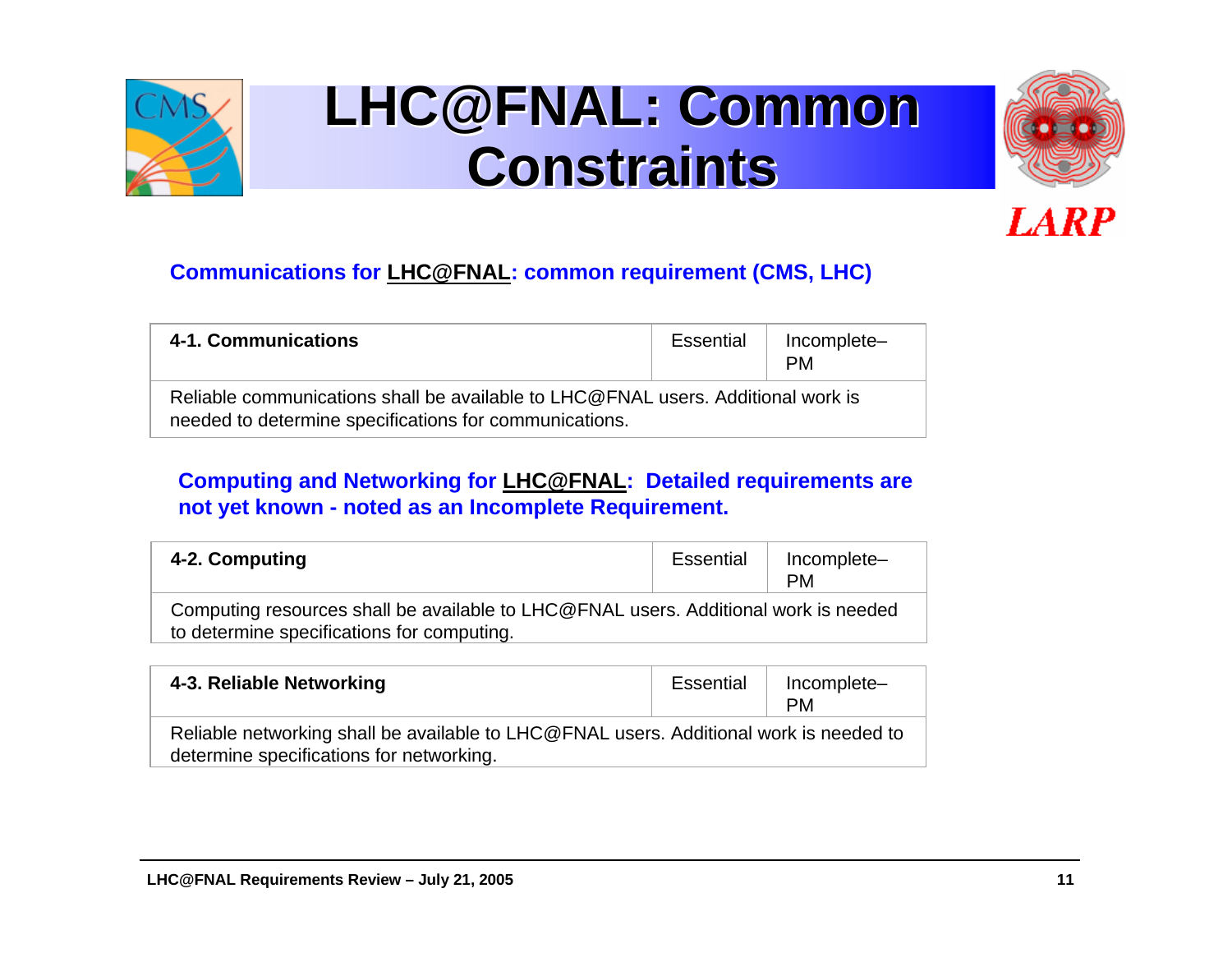### **Common Software requirements**

#### **Common Requirements for all software developed for LHC@FNAL:**

| 4-4. Software compliance                                                                                                                                                                              | Essential        | Proposed-EG |
|-------------------------------------------------------------------------------------------------------------------------------------------------------------------------------------------------------|------------------|-------------|
| Software developed at the LHC@FNAL for CMS and LHC shall conform to rules and<br>coding standards established by the CMS Collaboration and LHC Project, respectively.                                 |                  |             |
| 4-5. Software repository                                                                                                                                                                              | <b>Essential</b> | Proposed-EG |
| LHC@FNAL software shall reside in a software repository that must be used to keep<br>track of different versions of the software during development.                                                  |                  |             |
| 4-6. Version control                                                                                                                                                                                  | <b>Essential</b> | Proposed-EG |
| The version numbers of LHC@FNAL software used to process data shall be managed in<br>such a way that the particular version that was used to process data can always be<br>identified and reproduced. |                  |             |
| 4-7. Parameters database                                                                                                                                                                              | <b>Essential</b> | Proposed-EG |
| Shared parameters and constants defined by LHC@FNAL software shall reside in a<br>database so that the particular values used to process data can always be identified.                               |                  |             |
| 4-8. Software testing                                                                                                                                                                                 | Essential        | Proposed-EG |
| LHC@FNAL software shall include code for testing purposes as part of the development<br>process, and must be used for testing the software after development has been<br>completed.                   |                  |             |

#### **Most software will be developed b y the collaborations and it is assumed that their software rules will be followed when LHC@FNAL w ork on software for the collaboration. These requirements appl y t o** software develop **explicitly for LHC@FNAL.**

### **LARP**